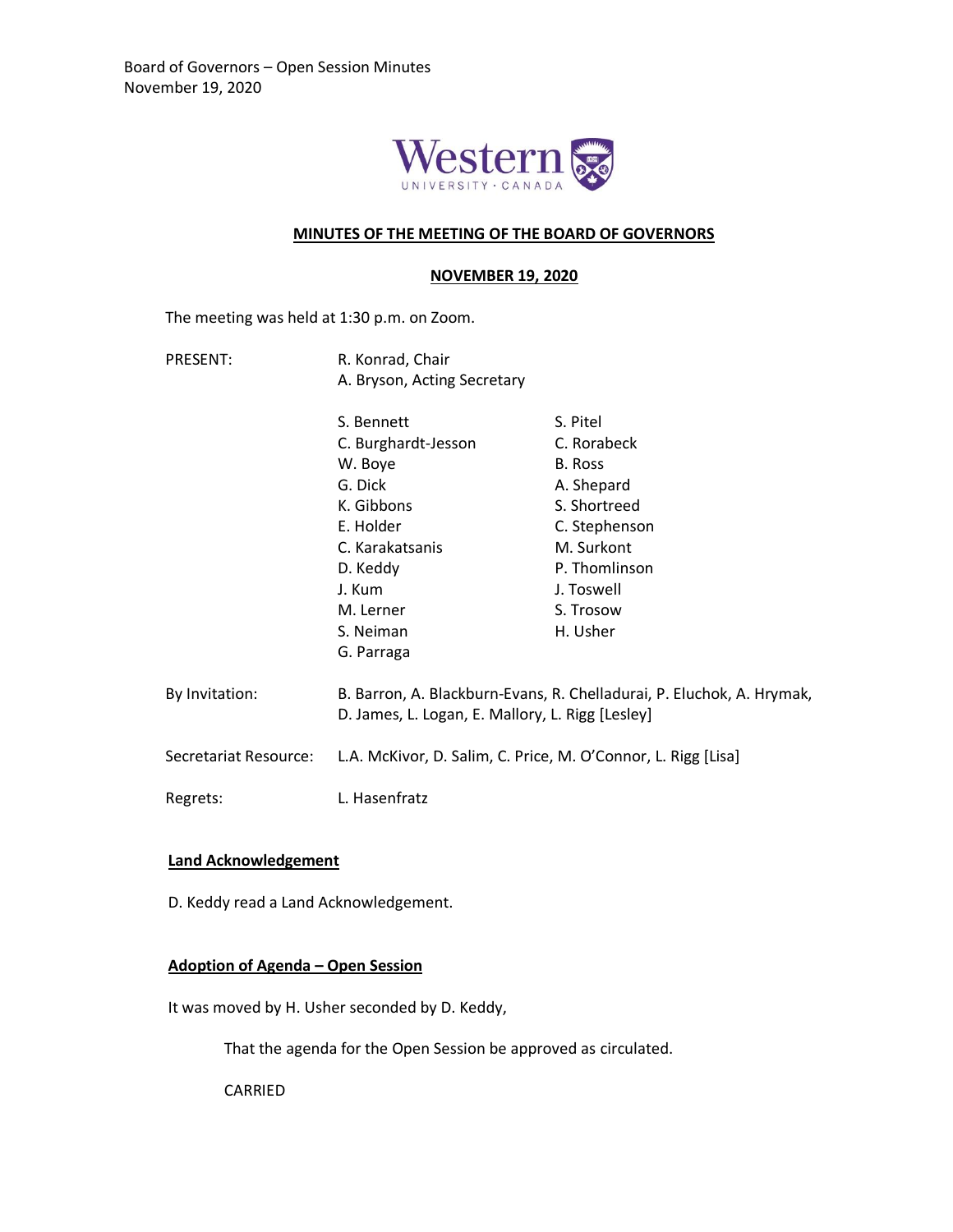#### BG.20-114 **REPORT OF THE PRESIDENT**

The Report of the President, distributed with the agenda, consisted of the following topics: COVID-19 update, new anti-racism and EDI Initiatives, financial aid for students raised in foster care, renewal of the President's Advisory Committee on Environment & Sustainability, Strategic Planning Steering Committee update, and leadership updates.

A. Shepard, President & Vice-Chancellor welcomed new board member M. Surkont to the Board of Governors. During the COVID-19 update, the President stated that the University is committed to doing its part to control the viral spread within the London community and commended faculty, staff and students for their continued work in supporting the ongoing endeavors of the University over the past nine months. He reported that there has been discussion in the media of other post-secondary institutions extending the winter break, but Western University does not intend to extend the break at this point in time.

The President concluded his report by highlighting that the University has had several members of Western Faculty elected to the Royal Society of Canada this year with both the outgoing and incoming President for the Royal Society of Canada being Western Alumni.

## BG.20-115 **UNANIMOUS CONSENT AGENDA**

It was moved by H. Usher, seconded by W. Boye

That the items listed in the Unanimous Consent Agenda, save and except items 4.2(c), 4.4(b) and 4.5(a), be approved or received for information.

CARRIED

#### BG.20-116 **Minutes of the Previous Meeting**

The open session minutes of the meeting of September 22, 2020 were approved as circulated.

#### BG.20-117 **New Scholarships, Awards, and Prizes**

The new scholarships, awards, and prizes approved by the Property and Finance Committee, on behalf of the Board of Governors, were provided for information in Item 5.1(a).

#### BG.20-118 **Semi-Annual Ratio Report on Non-Endowed Funds**

The Semi-Annual Ratio Report on Non-Endowed Funds was provided for information in Item 4.2(b).

#### BG.20-119 **University Discipline Appeals Committee (UDAC) - Membership**

The confirmed appointment of Wolfgang Lehmann (Social Science) to the University Discipline Appeals Committee as approved by the Senior Policy and Operations Committee on behalf of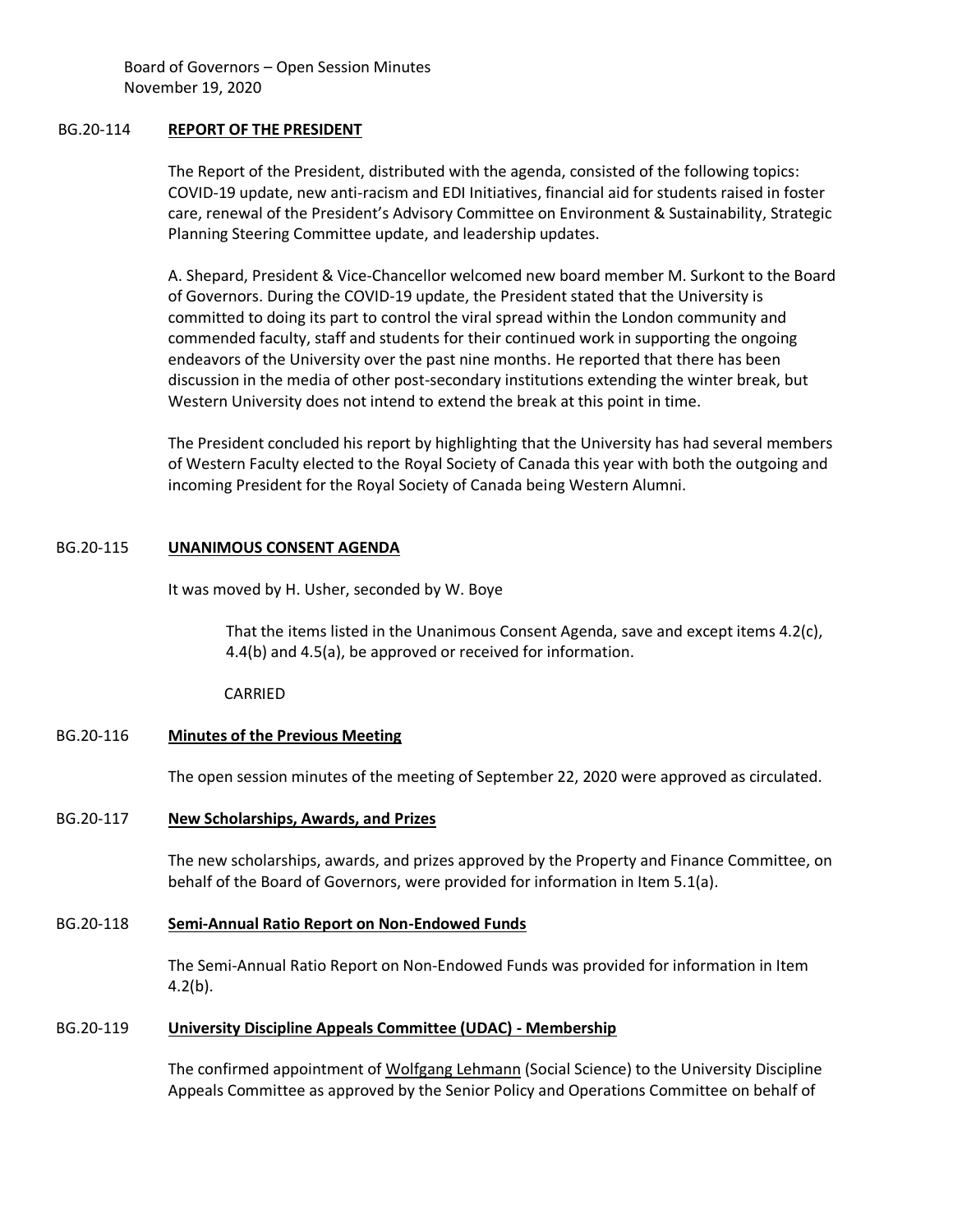the Board of Governors was reported to the Board for information in Item 4.3(a).

### BG.20-120 **Strategic Planning Steering Committee – Board Representatives**

The confirmed appointments of Susan Bennett and Keith Gibbons to the Strategic Planning Steering Committee as approved by the Board of Governors on October 23, 2020 was reported for information in Item 4.3(b).

## BG.20-121 **Board Member Leave of Absence**

The leave of absence of Governor D. Simmonds from the Board of Governors until December 2020 as approved by the Chair of the Board was reported for information in Item 4.3(c).

## BG.20-122 **Senior Appointment – Extension of Acting Dean, Faculty of Social Science**

The confirmed extension of the appointment of John Finegan as Acting Dean of the Faculty of Social Science, for the term July 1, 2021 to July 31, 2021 as approved by the Senior Policy and Operations Committee on behalf of the Board of Governors was reported to the Board for information in item 4.3(d).

## BG.20-123 **Senior Appointment – Dean, Faculty of Social Science**

The confirmed appointment of Nicholas Harney as Dean of the Faculty of Social Science, for the term August 1, 2021 to June 30, 2026 as approved by the Senior Policy and Operations Committee on behalf of the Board of Governors was reported to the Board for information in Item 4.3(e).

#### BG.20-124 **Senior Appointment – Dean, Faculty of Education**

The confirmed appointment of Donna Kotsopoulos as Dean of the Faculty of Education, for the term January 1, 2021 to December 25, 2025 as approved by the Senior Policy and Operations Committee on behalf of the Board of Governors was reported to the Board for information in Item 4.3(f).

#### BG.20-125 **Senior Appointment – Acting Associate Vice-President (Principal Gifts)**

The confirmed appointment of Abbey Baran as Acting Associate Vice-President (Principal Gifts), effective November 16, 2020 as approved by the Senior Policy and Operations Committee on behalf of the Board of Governors was reported to the Board for information in Item 4.3(g).

#### BG.20-126 **Senior Appointment – Acting Vice-President (University Advancement)**

The confirmed appointment of Dana James as Acting Vice-President (University Advancement), effective November 16, 2020 as approved by the Senior Policy and Operations Committee on behalf of the Board of Governors was reported to the Board for information in Item 4.3(h).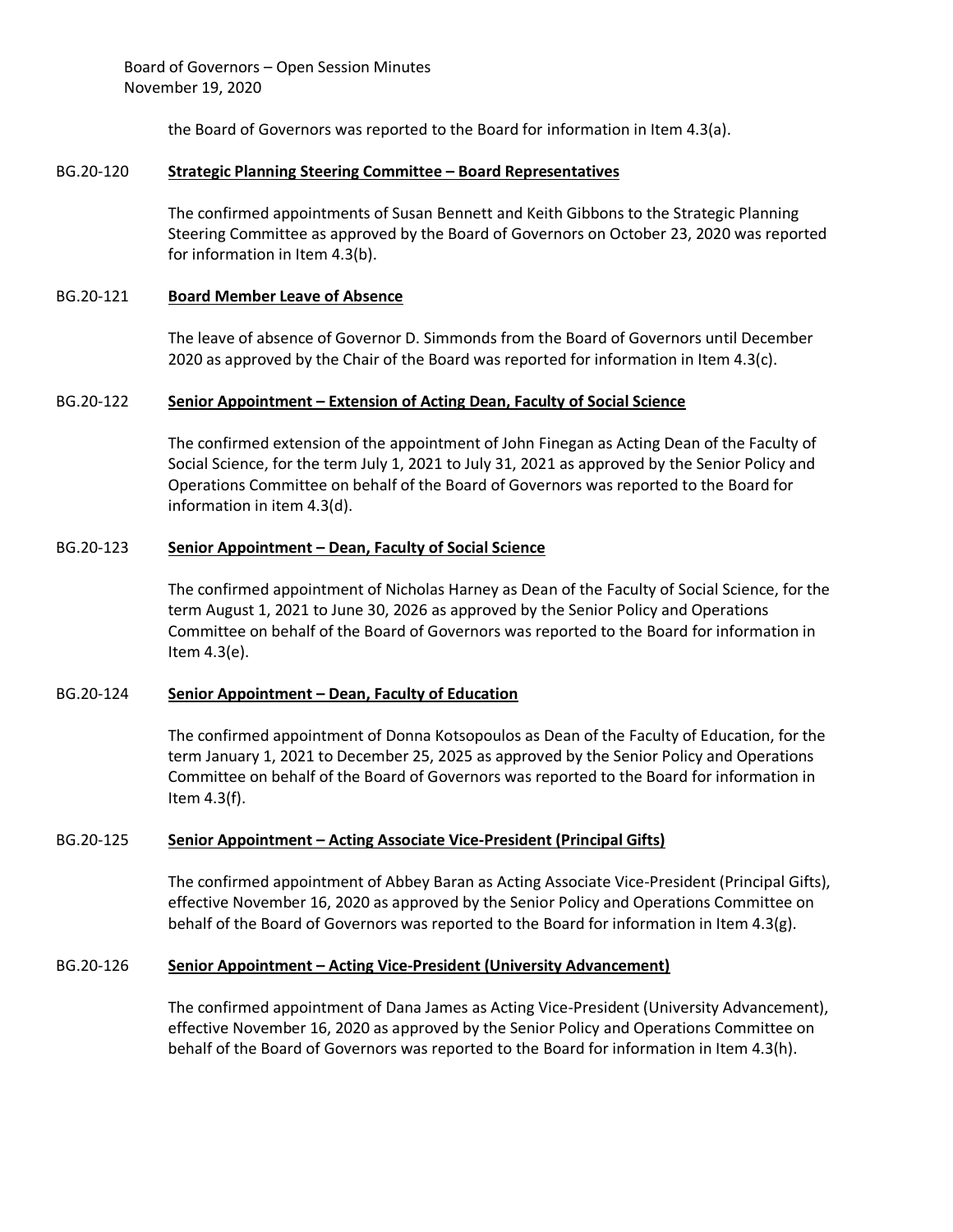## BG.20-127 **Revisions to the Special Resolution No. 4 – Investments**

It was moved by H. Usher, seconded by W. Boye,

That the Board of Governors approve the revisions to Special Resolution No. 4 – Investments, as shown in Item 4.4(a).

Revisions to the Special Resolution No.4-Investments was provided for approval in Item 4.4(a).

CARRIED (Unanimous Consent)

#### BG.20-128 **Report of the Academic Colleague**

The Report of the Academic Colleague was provided for information in Item 4.6(a).

#### BG.20-129 **Academic Administrative Appointments**

Academic Administrative Appointments were provided for information in Item 4.6(b).

## BG.20-130 **ITEMS REMOVED FROM CONSENT AGENDA**

It was moved by H. Usher, seconded by C. Rorabeck,

That Item 4.2(c), and 4.5(a) be received for information.

CARRIED

#### BG.20-131 **Annual Report on Underwater Endowments**

The Annual Report on Underwater Endowments was provided for information in Item 4.2(c).

A Board member requested clarification regarding a statement in the Annual Report on Underwater Endowments that states an endowment becomes underwater when the current market value becomes less than the original donated amount noting the statement did not take into consideration the role of inflation. L. Logan, Vice-President (Operations & Finance) stated that the definition for underwater endowments is driven by accounting standards and is considered market value less original donated capital otherwise known as legal capital. She noted that the original capital does not grow at the rate of inflation and stated that each overall endowment grows by investment returns less allocation for spending, noting that inflation is built into the return objectives.

A Board member requested further information regarding the University's response to the volatility of returns in the underwater endowments. L. Logan reported that in 2008/09 the University reduced the percentage rate of payout on newer endowments that had not yet had the opportunity to build the returns on investment. Additionally, she reported that the University typically uses a 3-year average to calculate the payout rate, and during 2008/09 the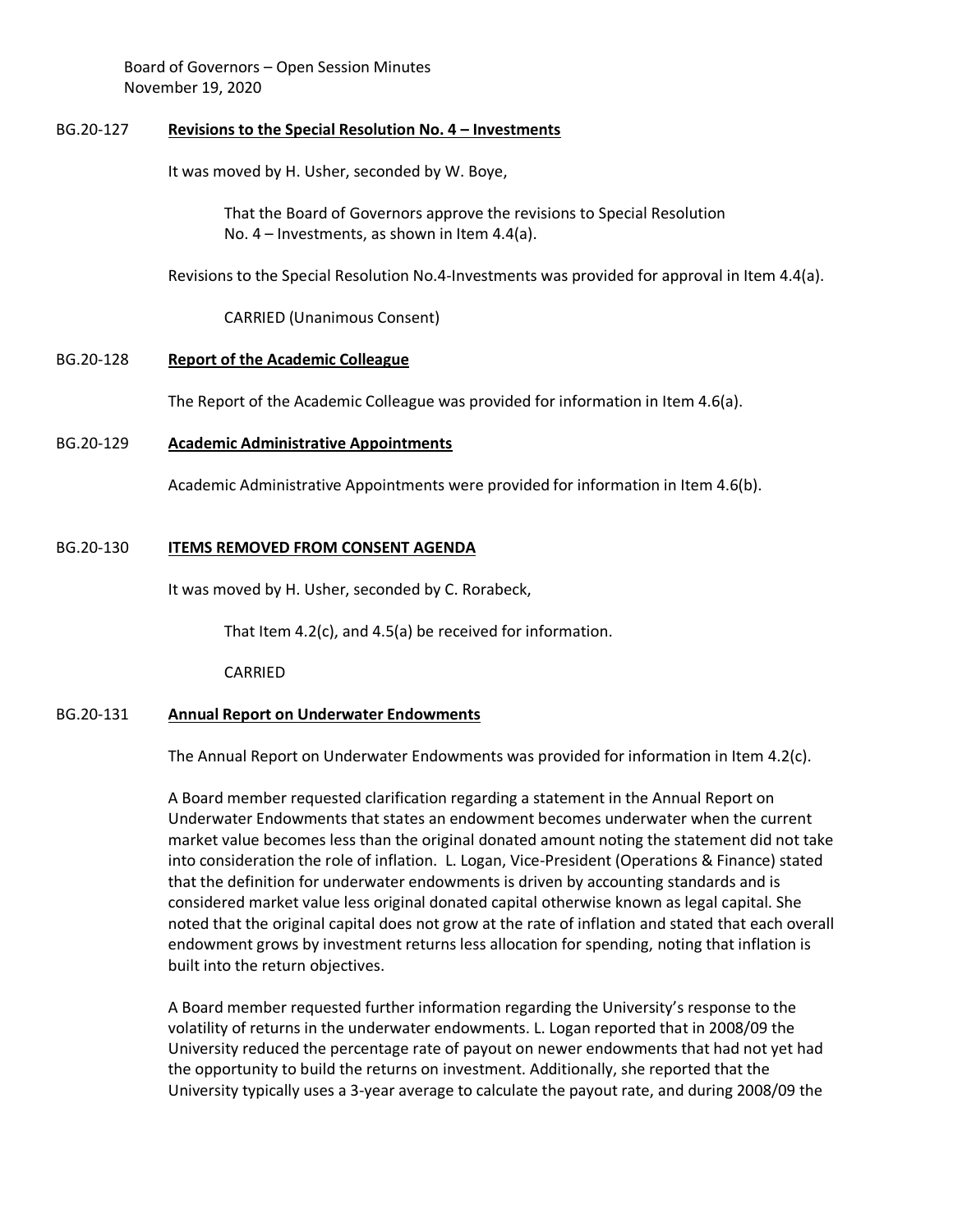> University moved to a 5-year average to calculate the payout rate in order to reduce the volatility of returns. She stated that, in response to the volatility in the markets caused by the COVID-19 pandemic, the University's Investment Committee met bi-weekly for several months in order to be able to respond quickly to any impacts resulting. She reported that while monitoring the returns, the Investment Committee also performed a number of stress tests and sensitivity analyses to understand under what scenarios action might be required.

#### BG.20-132 **Revisions to Special Resolution No. 9 – Election Procedures**

It was moved by S. Bennett, seconded by C. Rorabeck,

That Special Resolution No. 9 – Election Procedures be revised as shown in Item 4.4(b), effective November 19, 2020.

Revisions to Special Resolution No. 9 – Election Procedures was provided for approval in Item 4.4(b).

A Board member inquired whether the web page URL should be embedded in the policy noting that webpages are often renamed. A. Bryson, Acting University Secretary stated that it was considered appropriate by the University Secretariat to include the URL within the policy as it is unlikely that URL would change as it directs the individual to the University Secretariat website and provides clear direction on where to find the nomination form which is relevant to the specified part of the policy. It was noted that feedback regarding the policy could be provided to the Governance and By-Laws committee for further discussion and amendments if appropriate at a future meeting.

A Board member highlighted that the policy requires undergraduate and graduate students to remain as students within their respective constituency in order to retain their elected position, noting that the same requirements are not outlined for elected Faculty or Staff. A. Bryson reported that additions were made to the student section of the policy as a result of an issue that arose within the student constituency this past year and agreed that it would be relevant to include the additions to the other constituencies outlined within the policy. It was agreed that the Board would approve the motion presented but would refer the feedback provided to the Governance and By-Laws Committee for further discussion and review of the other constituencies within the policy and other amendments that may be required.

CARRIED

#### BG.20-133 **Acquisition of paintings by A.Y. Jackson and Ashoona**

The report on the acquisition of paintings by A.Y. Jackson and Ashoona was provided for information in Item 4.5(a).

A Board member inquired how the A.Y. Jackson painting, which is a painting from the "Group of Seven", aligns with the decolonization policy of the McIntosh Gallery and queried whether the explanation should be clarified to state that not all acquired pieces have to align with the decolonization policy. A. Bryson reported that the Chair of the McIntosh Gallery Committee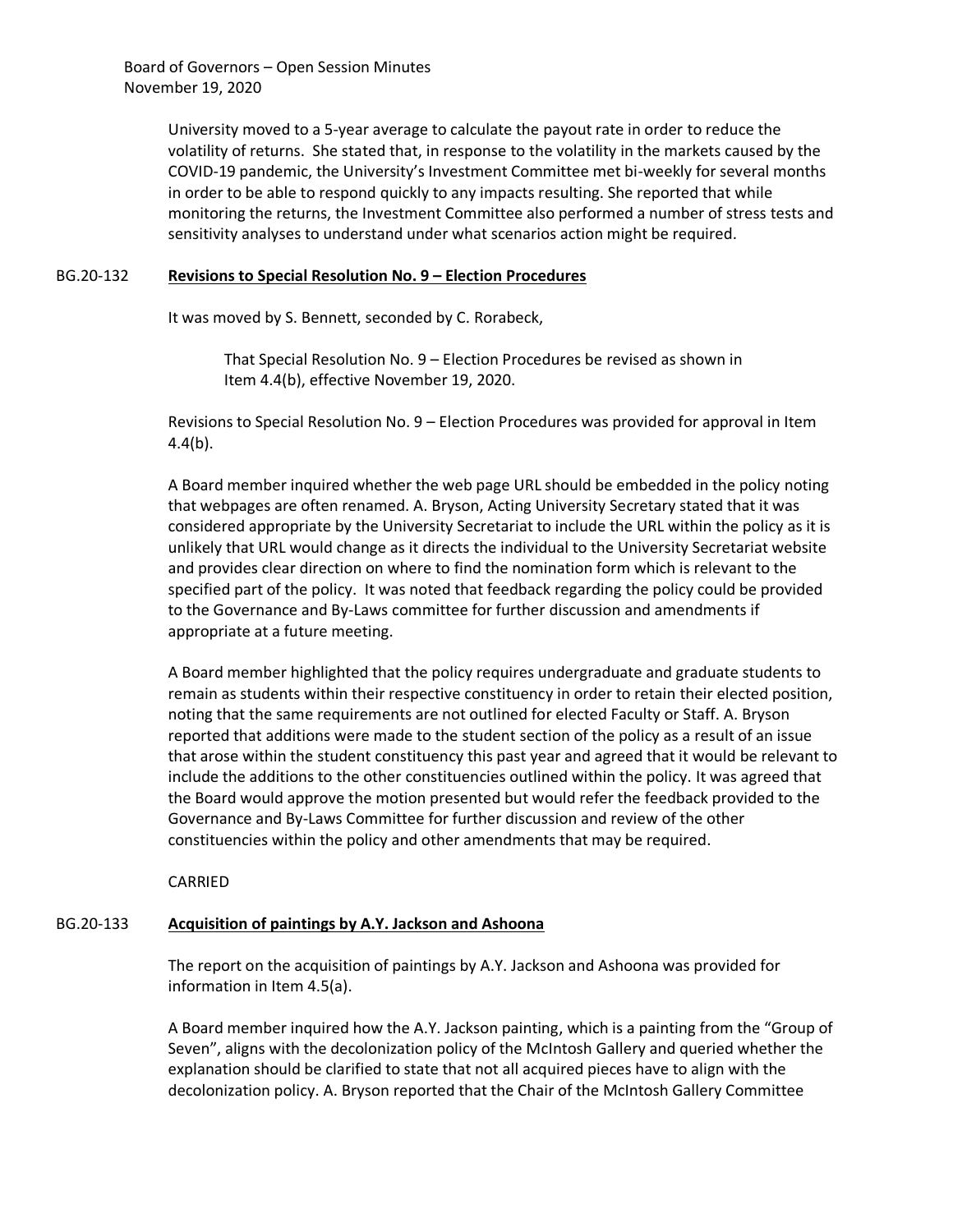> indicated that the donated painting is not burdened or associated with any colonial practices which would make it problematic to accept and as such, is in keeping with the decolonization policy.

#### BG.20-134 **Business Arising from the Minutes**

There were no items noted as business arising from the September 22, 2020 minutes.

## **REPORT OF THE PROPERTY & FINANCE COMMITTEE**

#### BG.20-135 **Enrolment Update**

R. Chelladurai, Associate Vice-President (Planning, Budgeting and Information Technology) provided an update on the final full-time Fall 2020 student enrolment numbers, detailed in Item 6.1. He reported that the total number of international undergraduate and master's level graduate students fell short of projected numbers, as did domestic master's level graduate students, however domestic undergraduate students had increased above projected numbers. He reported that the summer 2020 term enrolment was the highest that the University has had to date for a summer term. He noted that part-time students are not included in the total numbers provided.

A Board member asked what the difference was between international and domestic undergraduate tuition. R. Chelladurai reported that domestic students pay approximately \$6,000 and international students pay approximately \$30,000-\$40,000 for undergraduate.

A Board member inquired whether summer courses are available to casual or part-time students or if they were primarily for full-time students. R. Chelladurai reported that summer students are typically casual or part-time students.

A Board member inquired whether the University was aware of how many students are living in London. R. Chelladurai reported that any evidence provided to the University is anecdotal, but it is assumed that approximately 75% of students are residing within the London vicinity.

#### BG.20-136 **QUESTIONS FROM MEMBERS**

A Board member inquired whether the University offers assistance to international students regarding immigration. B. Baron, Vice-Provost and Associate Vice-President (International) reported that International Student Services within Western International has four employees who are qualified as immigration advisors. She reported that these employees are meeting the required standards as outlined by Immigration Canada in advising international students in the immigration process.